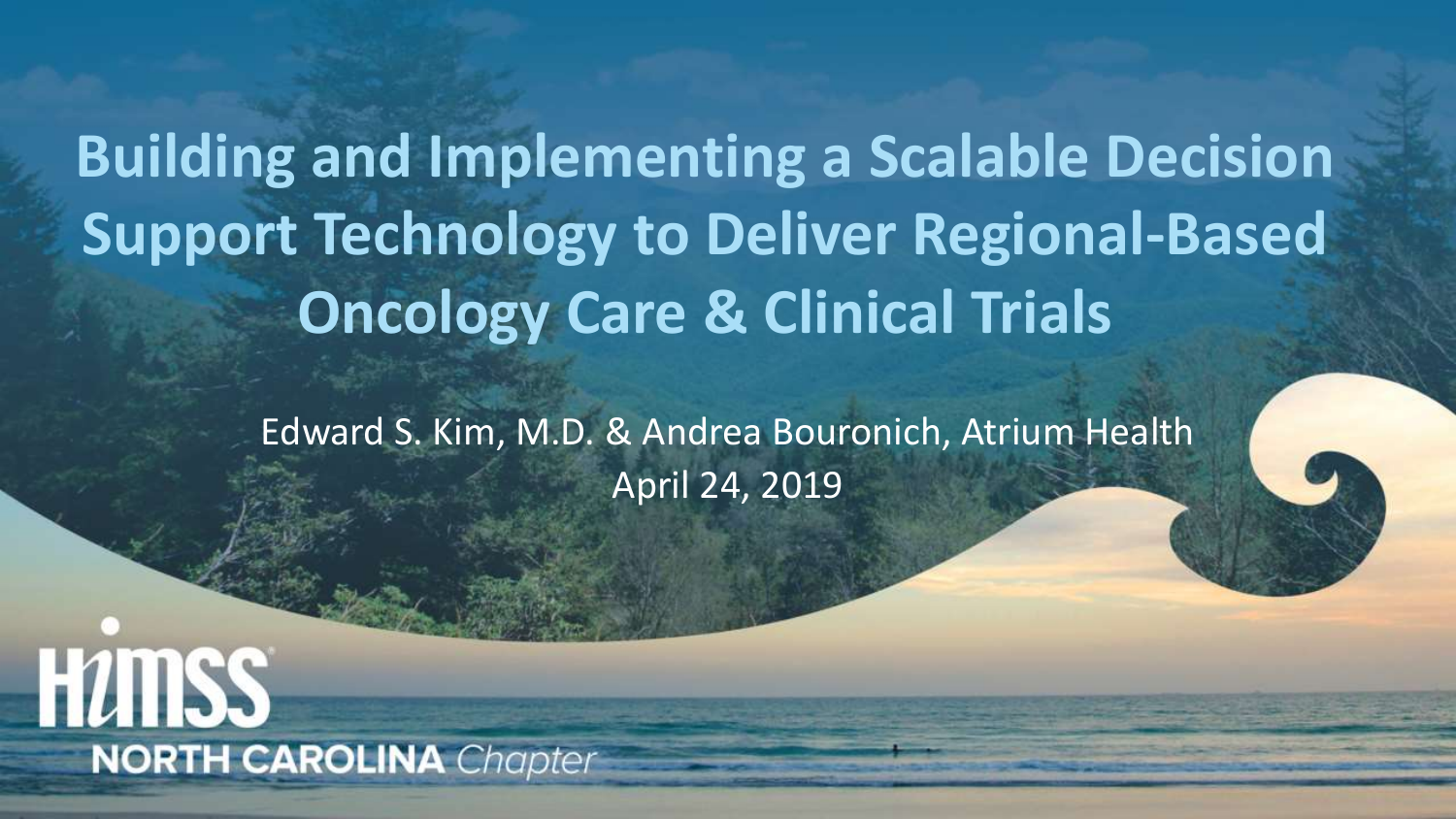

# **Introduction to Atrium Health & Levine Cancer Institute**

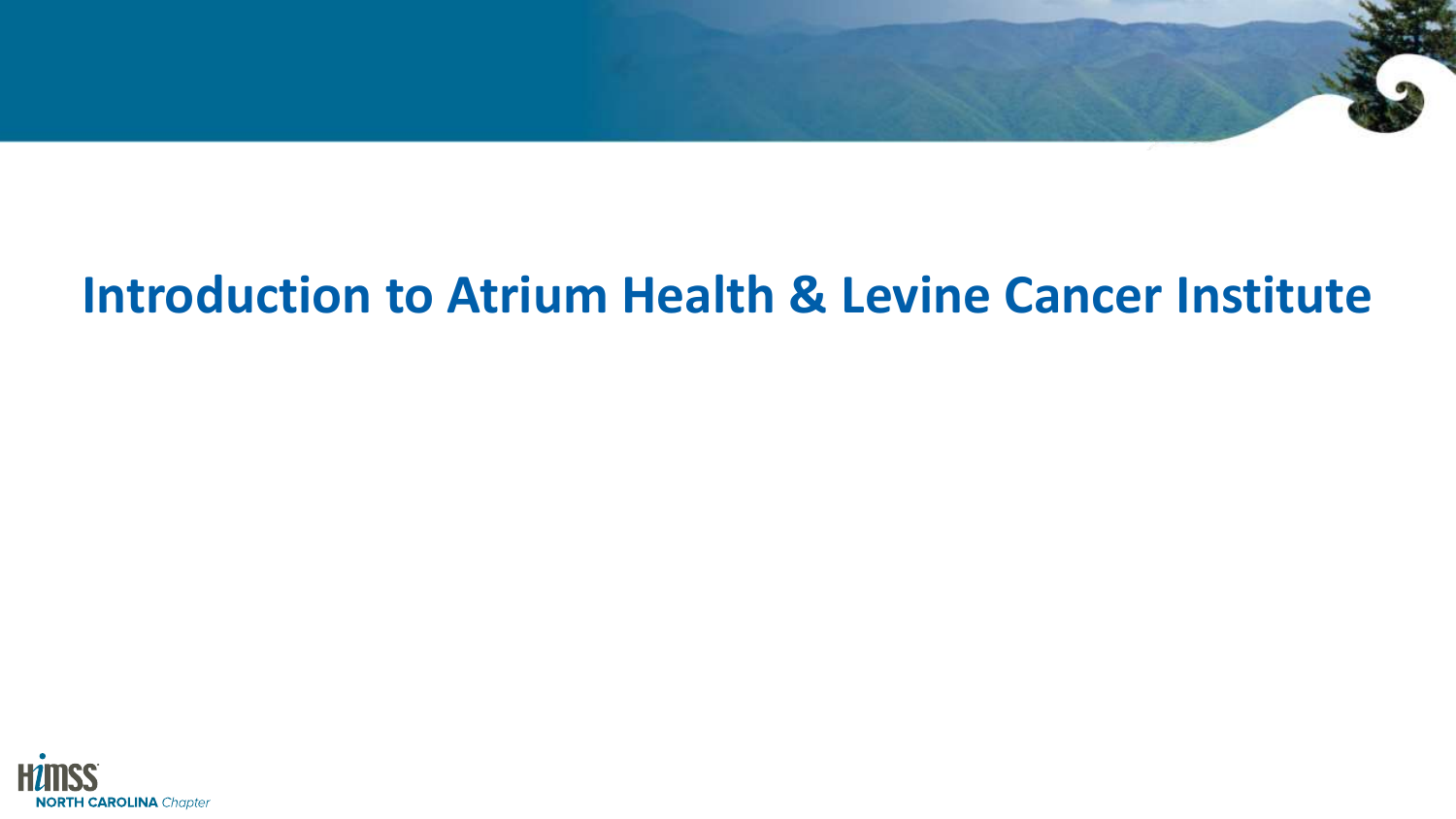#### **About Atrium Health**

# **44 44 30** urgent care locations 35 EDs 25+ cancer care locations 3,000+ physicians | 16,000+ nurses

\$9.9 billion net operating revenue

\$2.9 billion in last 5 years

invested into renovations, new care locations, equipment upgrades and other capital projects



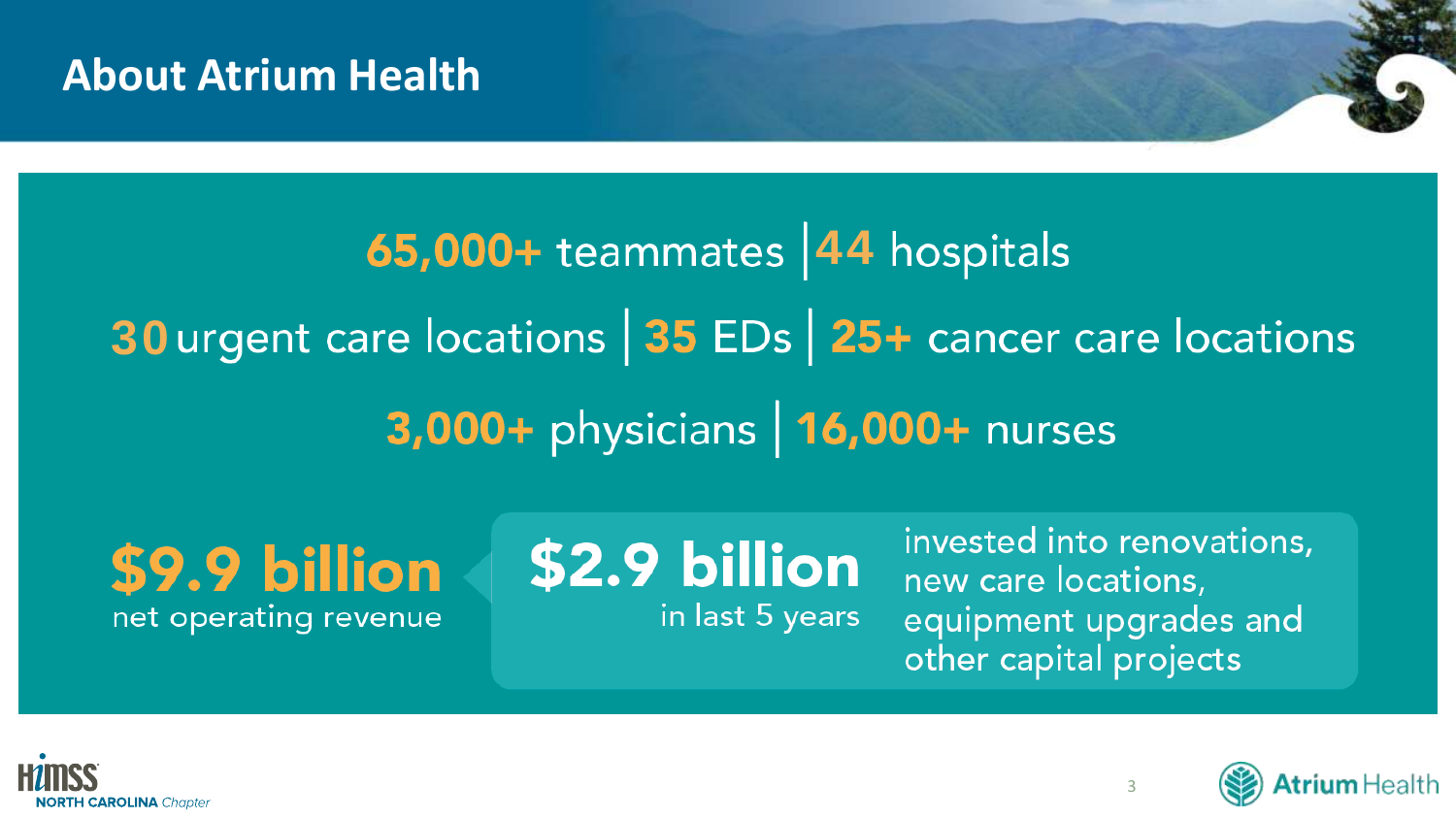#### **Atrium Health Facility Locations**





**Atrium** Health

43. Pender Memorial Hospital

44. Southeastern Health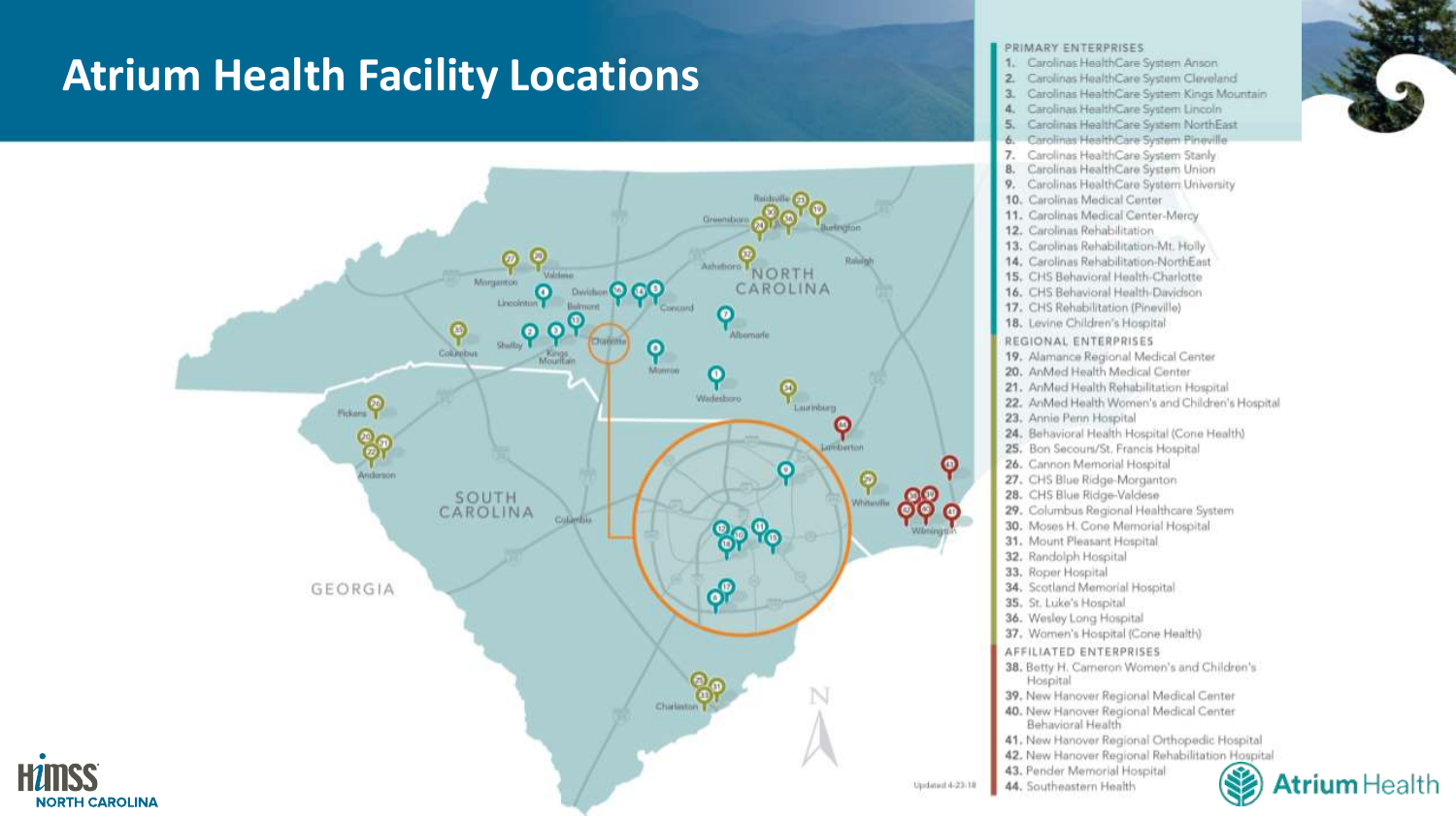#### **Levine Cancer Institute**

#### **The only cancer network in the world** to earn **Planetree Designation**, the highest achievement in person-centered care.

Our team treats the full spectrum of solid tumor and blood cancers, including the rarest and most challenging cases

- **15,000+** new patients each year
- **1,000+** teammates in North and South Carolina, working across **25+** care locations
- The region's only adult blood and marrow transplant unit

**NORTH CAROLINA** Chapter

• Phase 1 clinical trials unit provides access to the newest, most innovative therapies and cancer treatments

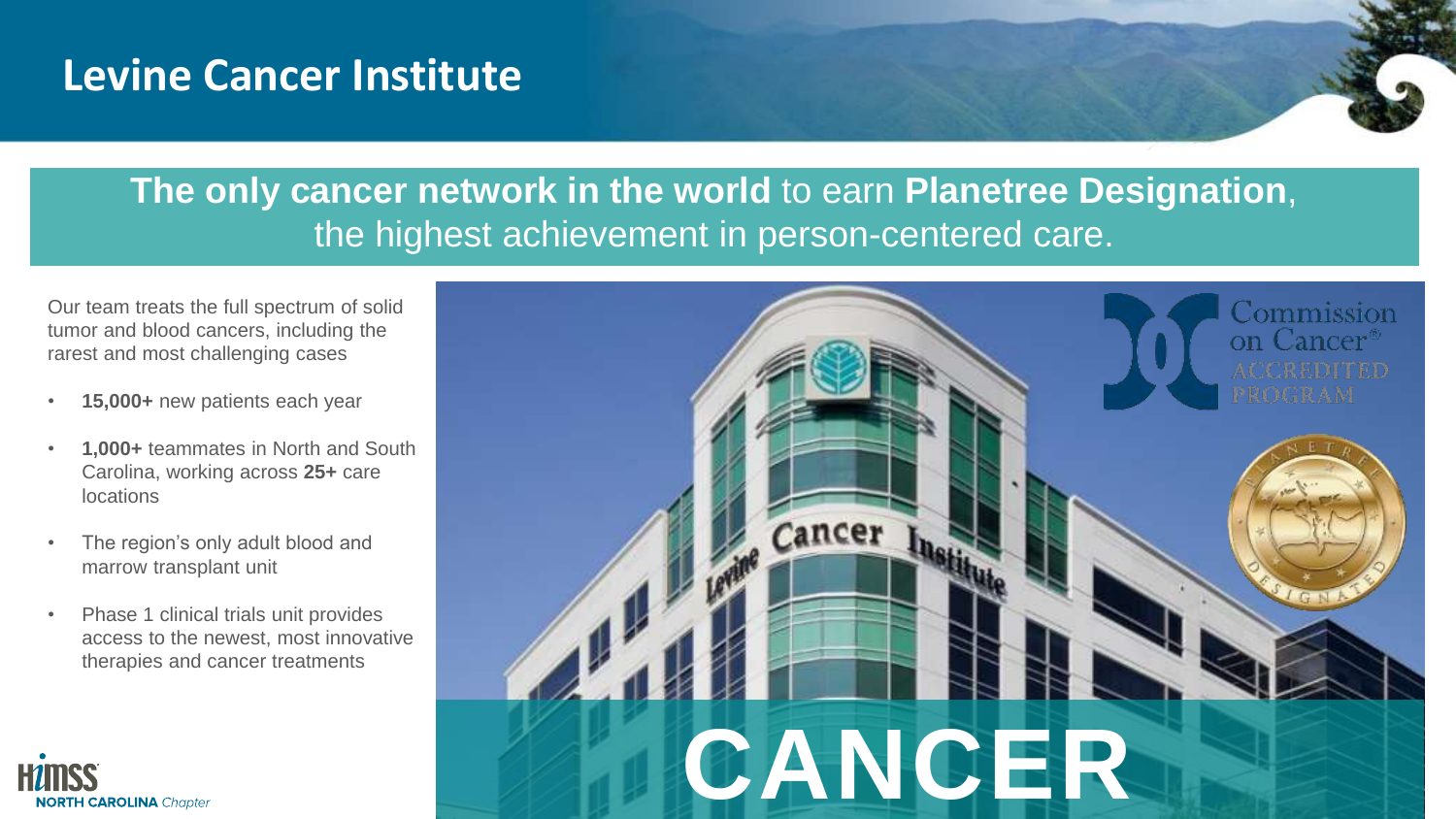#### **Levine Cancer Institute: Regional-Based System**



**NORTH CAROLINA** Chapi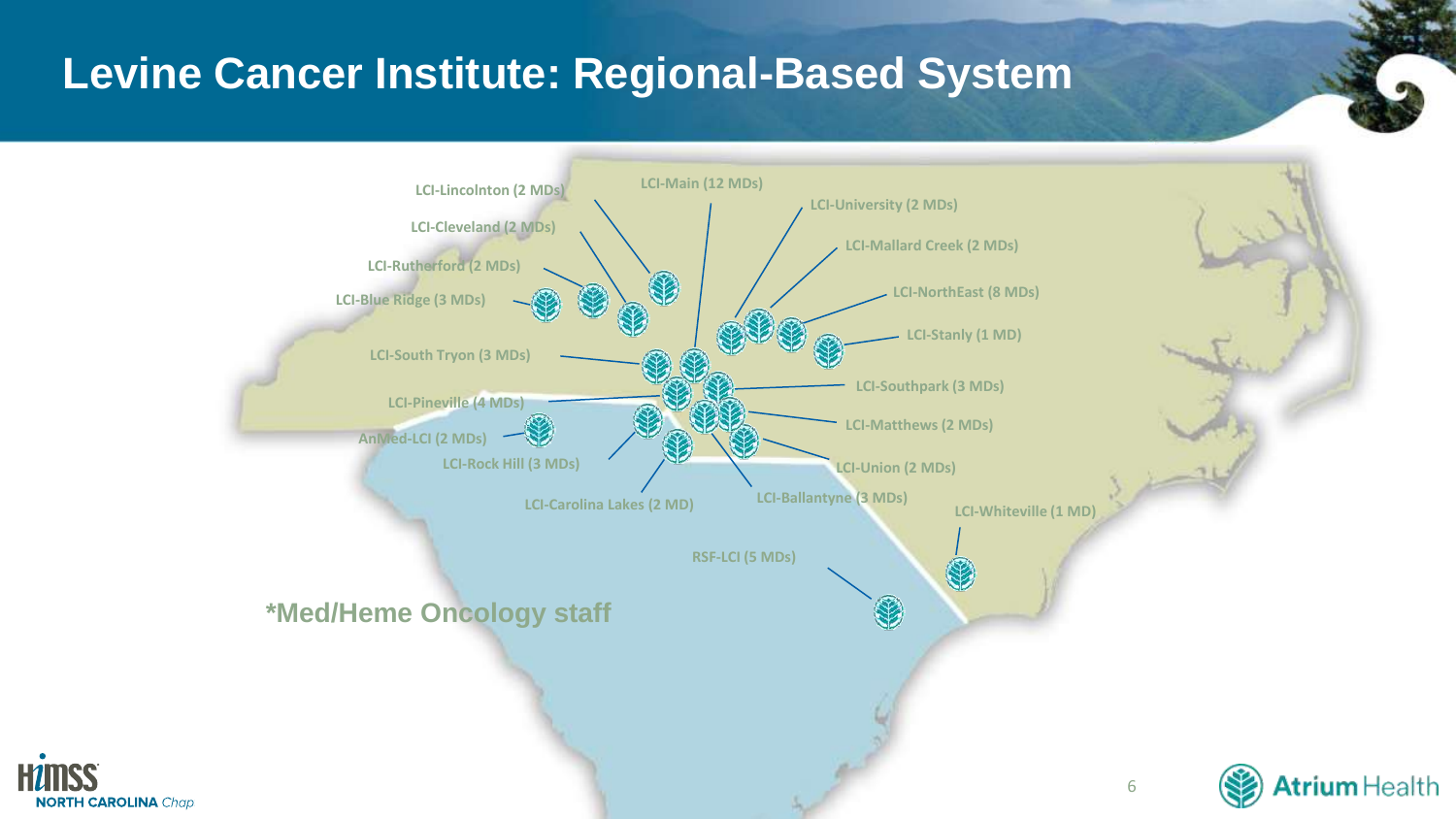#### **Key Objectives**

- Key drivers that make evidence-based care pathways essential to delivering standardized oncology care.
- Lessons learned from building and implementing a scalable technology platform to drive standardization in oncology services across a geographically disperse regional network.
- Best practices for integrating technology into the clinical workflow and EMR infrastructure.

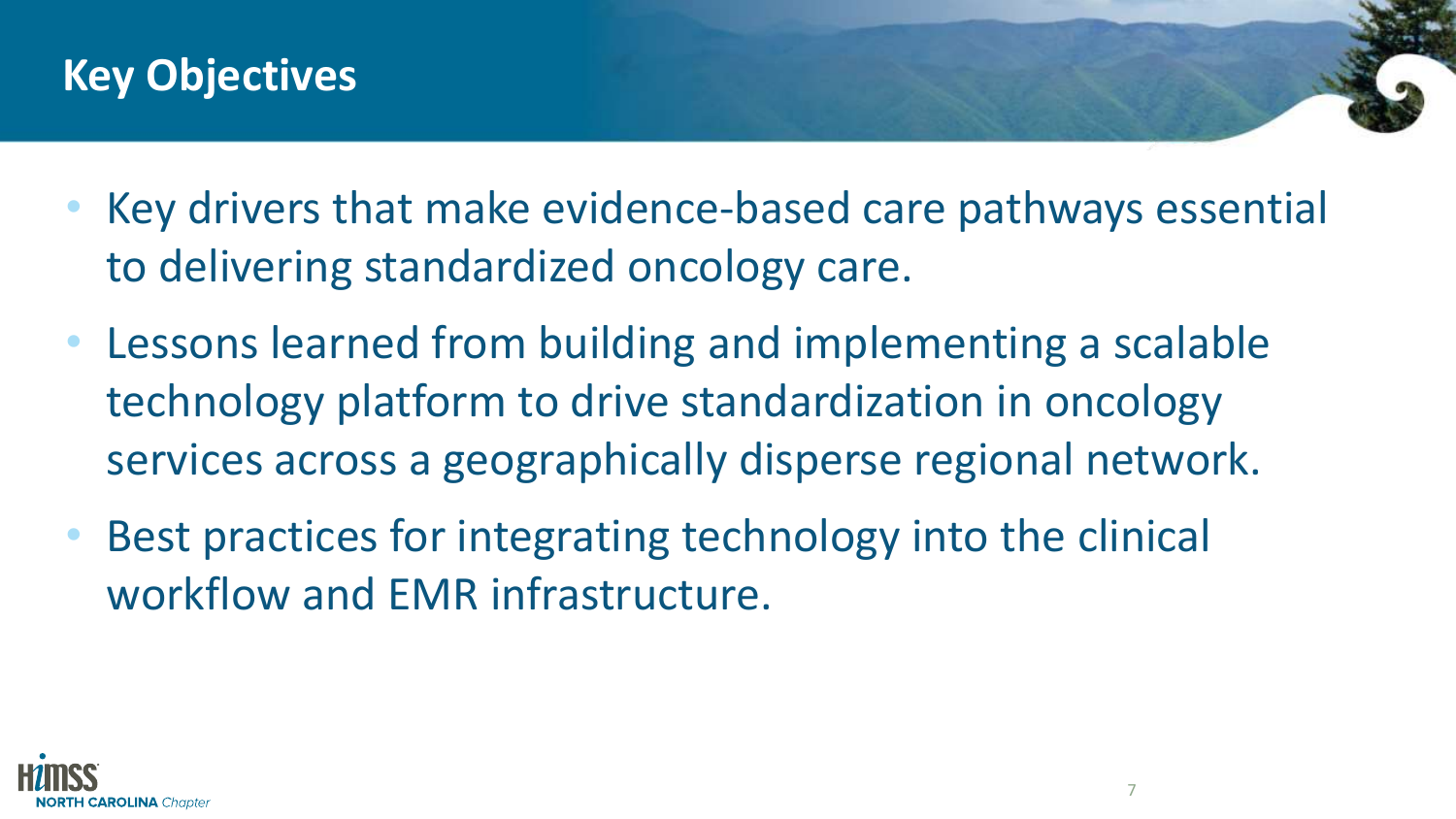# **Electronic Health Records & Evidence-Based Pathways**

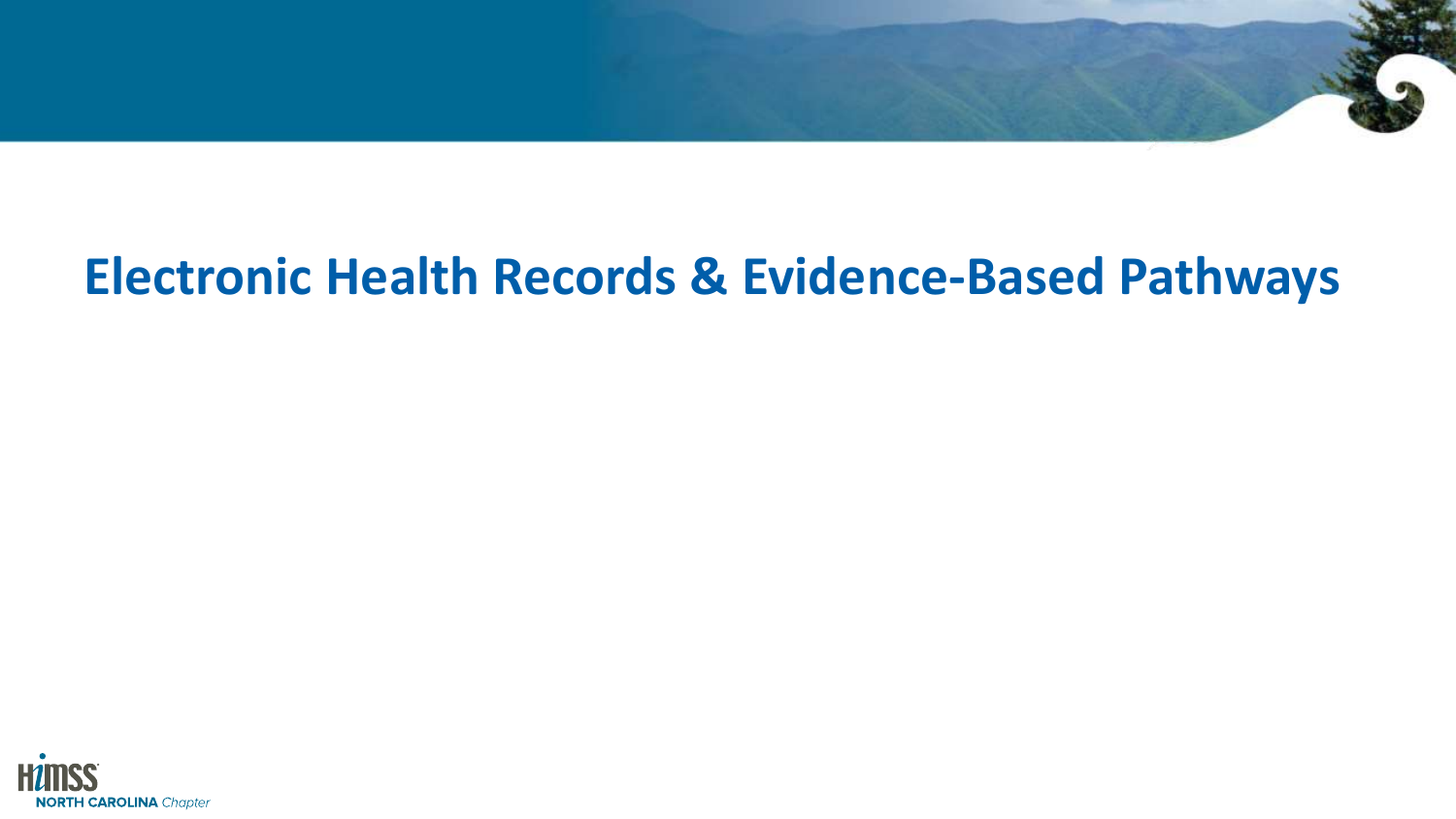#### **Electronic Health Records**

- Electronic Health Records (EHRs) are the first step to transforming healthcare
- The benefits of electronic health records include better health care by improving all aspects of patient care, including:
	- Safety
	- **Effectiveness**
	- Patient-centeredness
	- **Communication**
	- **Education**
	- **Timeliness**
	- Efficiency, and
	- Equity.



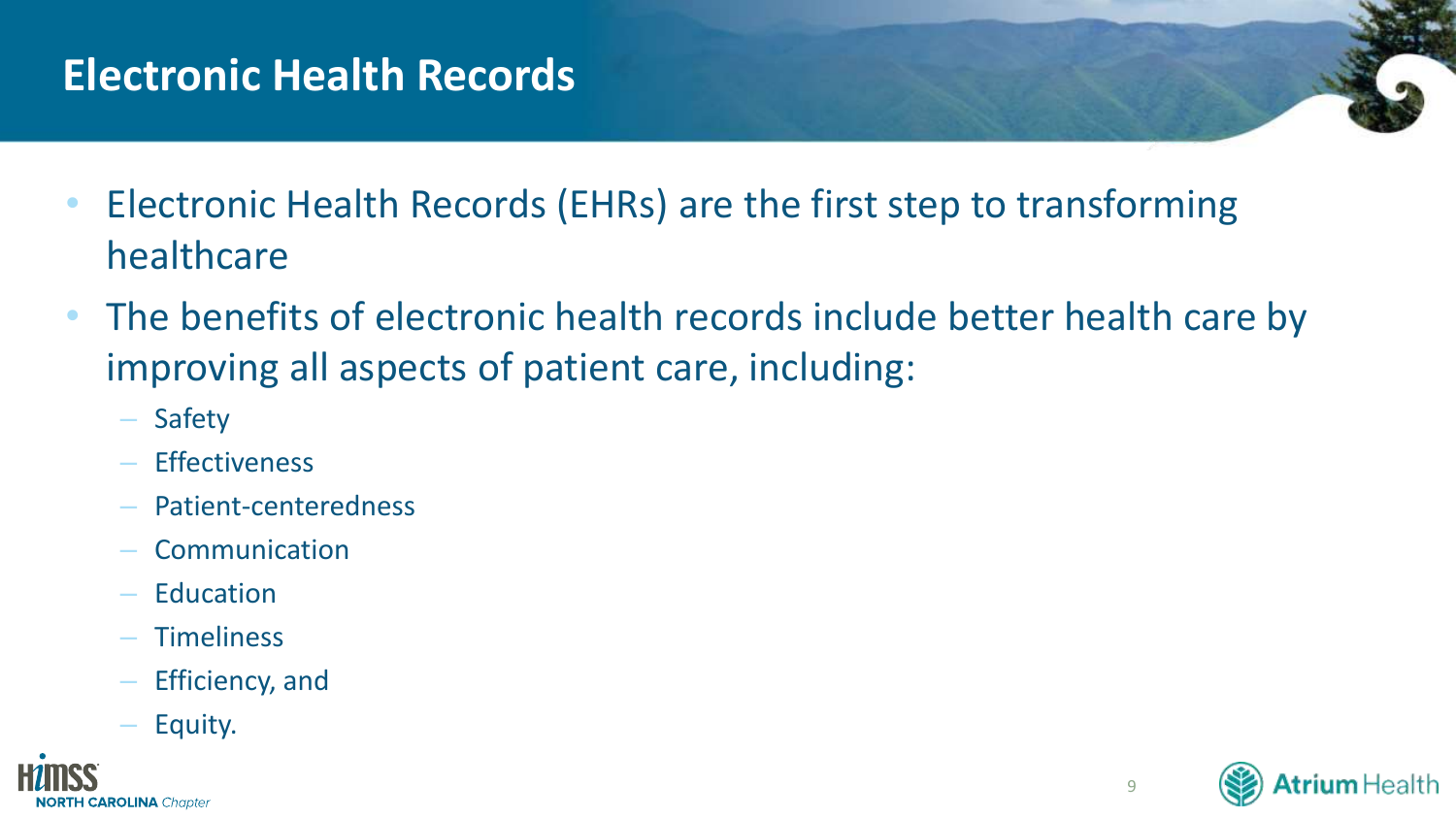#### **Technology**

- Technology: Science or knowledge put into practical use to solve problems or invent useful tools
- Enable efficiency
- Connection
- Apply information
- What is being developed to assist with EHR deficiencies?



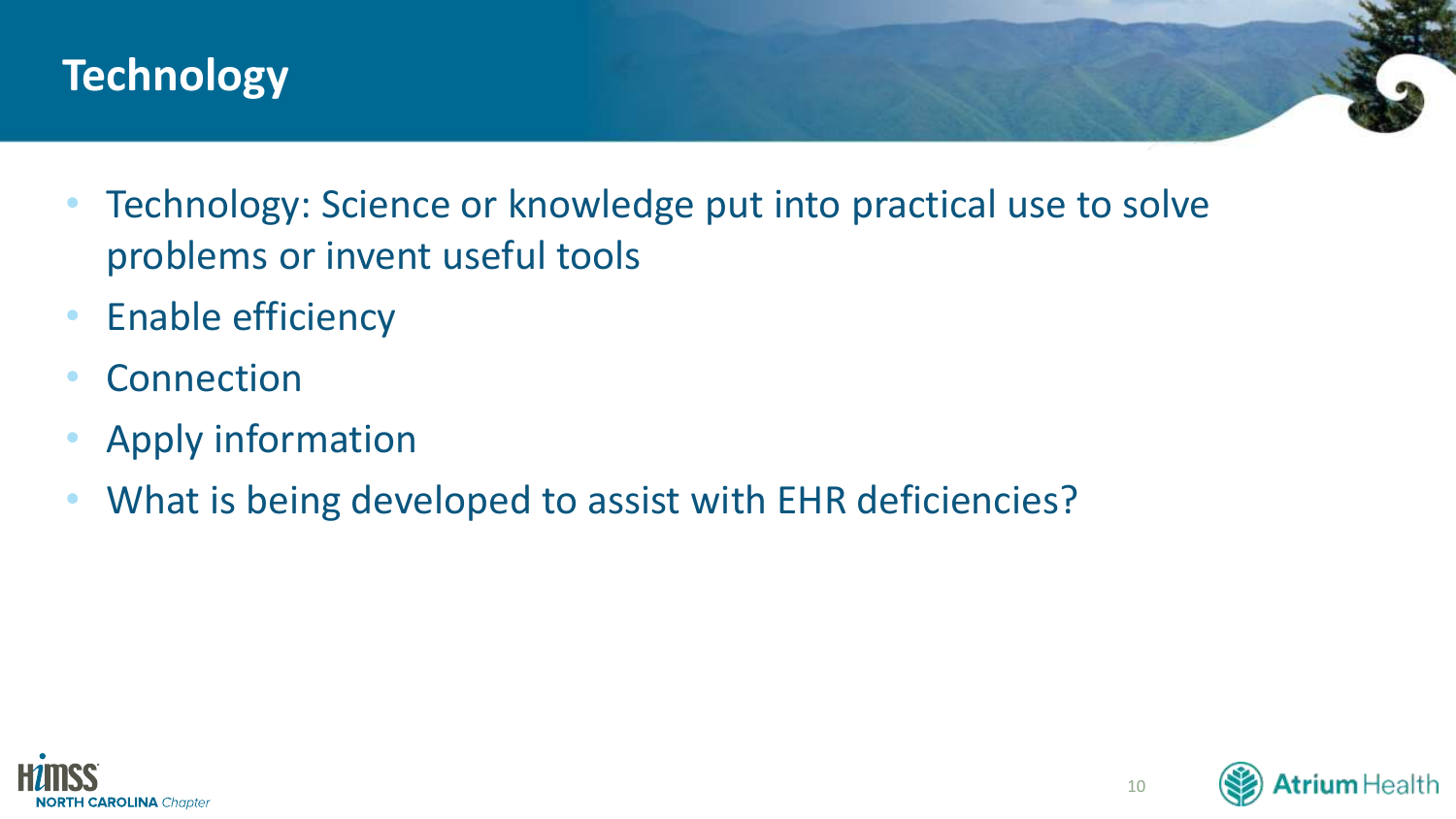#### **Patient-Centric Care**

- Medical team communication
- Clinical pathways
	- Updated and adaptable
- Clinical trials
- Patient services (counseling, tobacco cessation)
- Allow physicians to deliver better care?
	- Comprehensive
	- Up-to-date



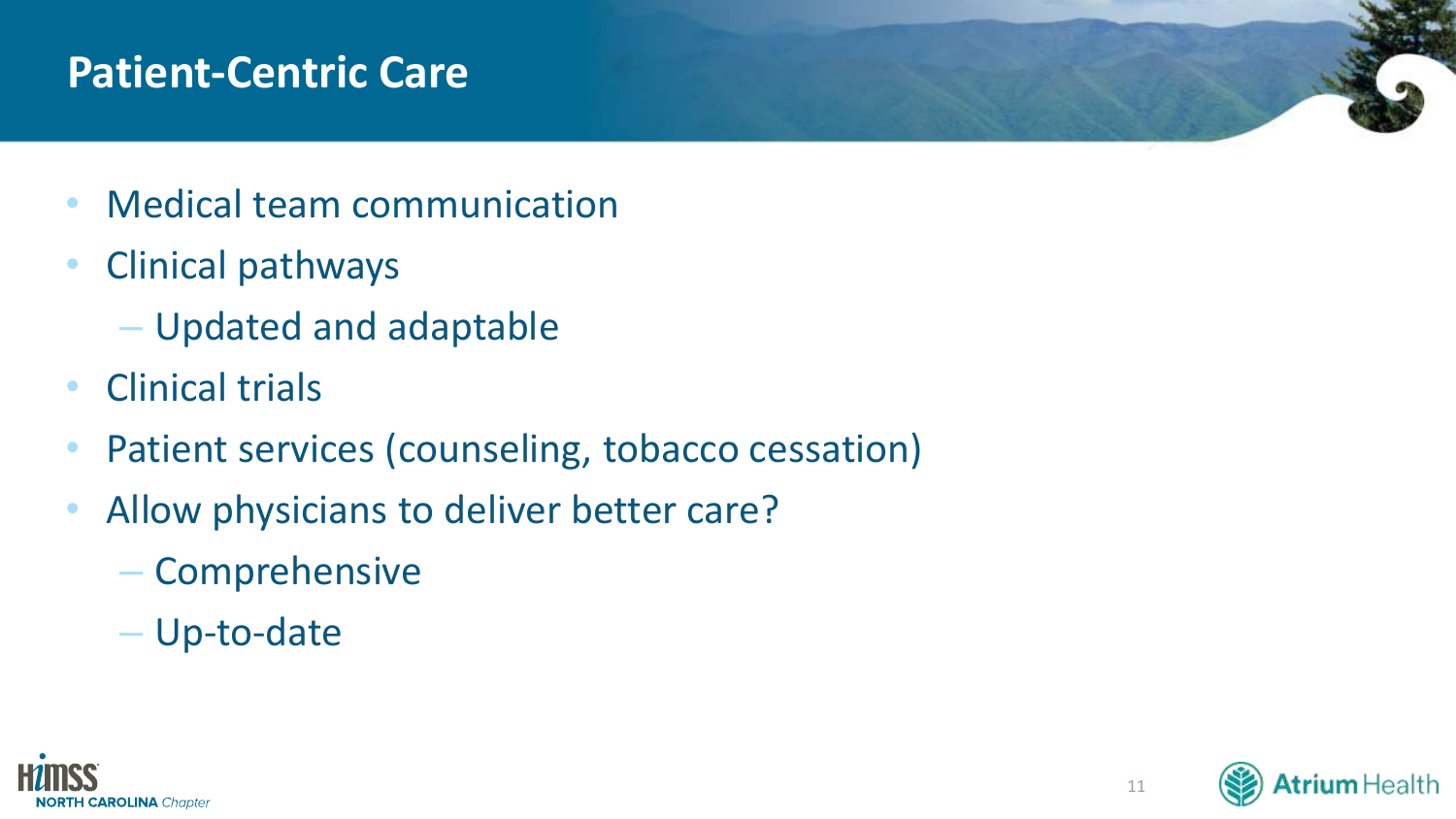# **The Need for a Scalable Pathways Platform**

- **Support consistently world class oncology services** across 25 care locations
- Provide physicians and care teams with **evidence-based, standardized treatment and clinical trial options**
- Plan and implement appropriate treatment paths and provide **"source of truth" for constantly evolving treatment standards**
- Engage in shared decision making and **connect patients with resources, services** and supplemental programs easily
- Improve workflow efficiency by **removing administrative barriers**



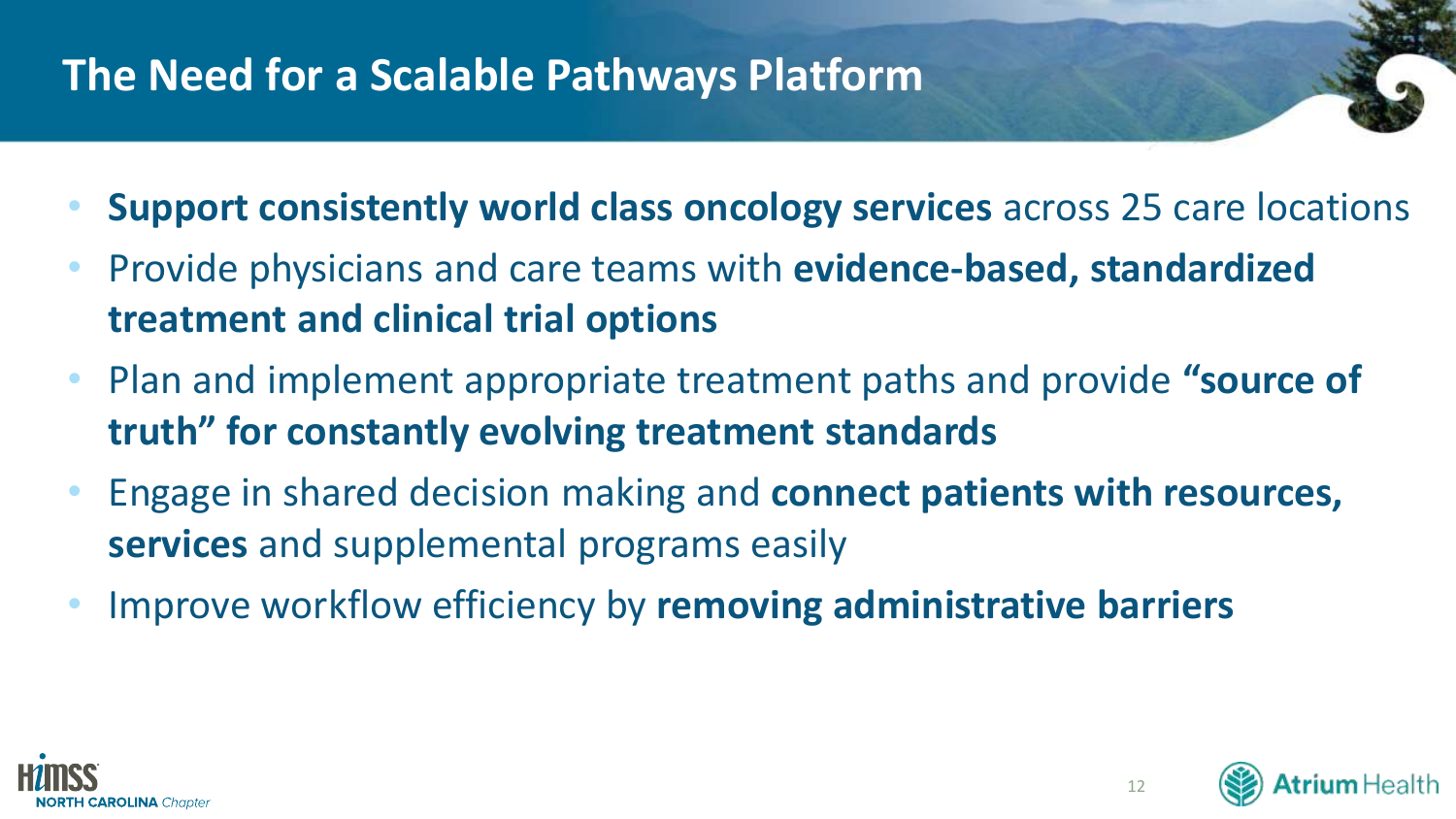

# **Lessons Learned from Building EAPathwaysTM**

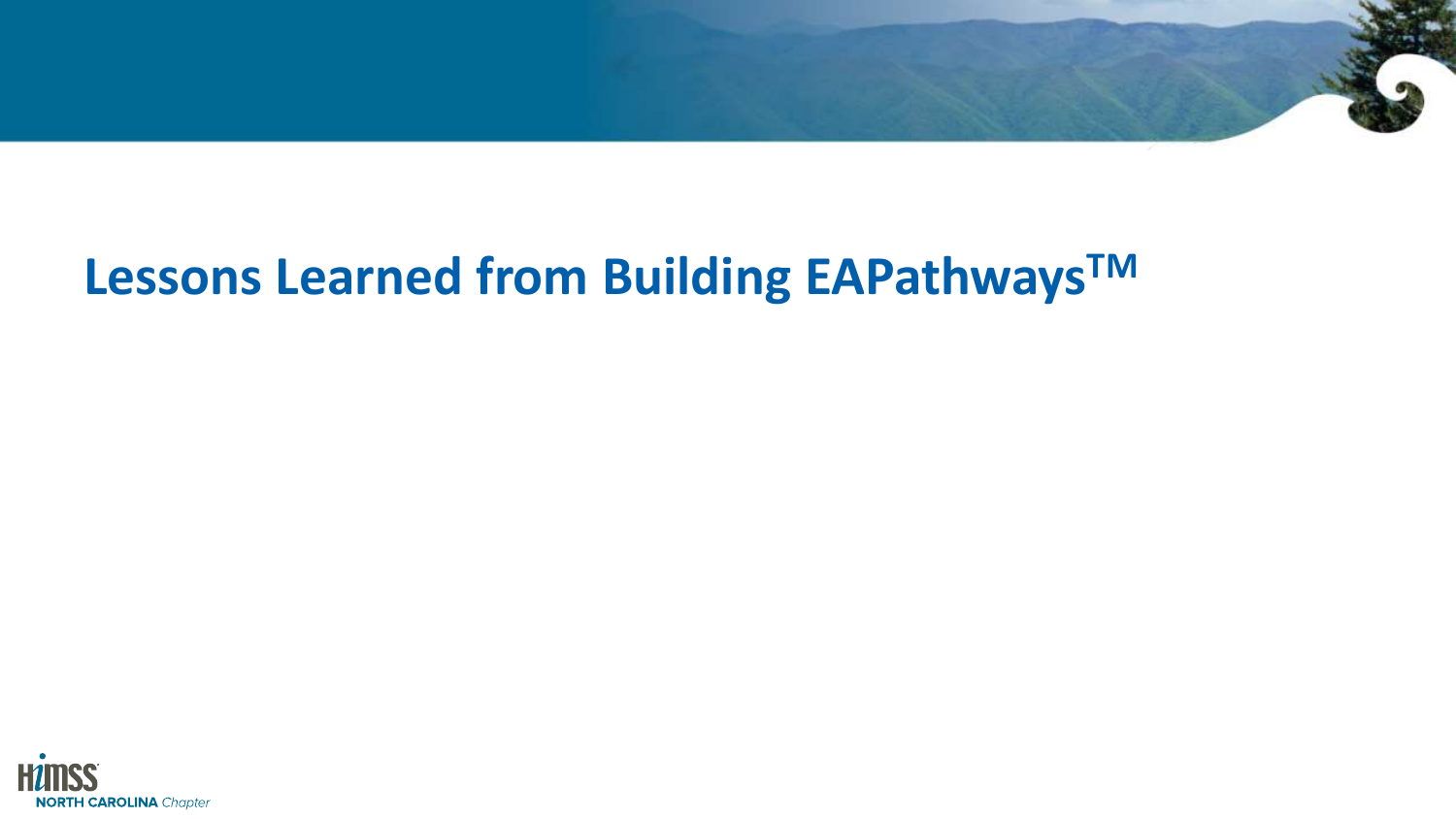#### **First Must Align People & Processes**

#### **1. Start with aligning people and processes**

- Develop governance structure to create and revise pathways
- 64 expertly-validated evidence-based oncology care pathways
- Near real-time content updates that empower users with current medical knowledge

#### **2. Always keep the patient in mind**

- Comfort in knowing the best standard of care is provided
- Higher patient satisfaction from enabling patients to receive world class care close to home







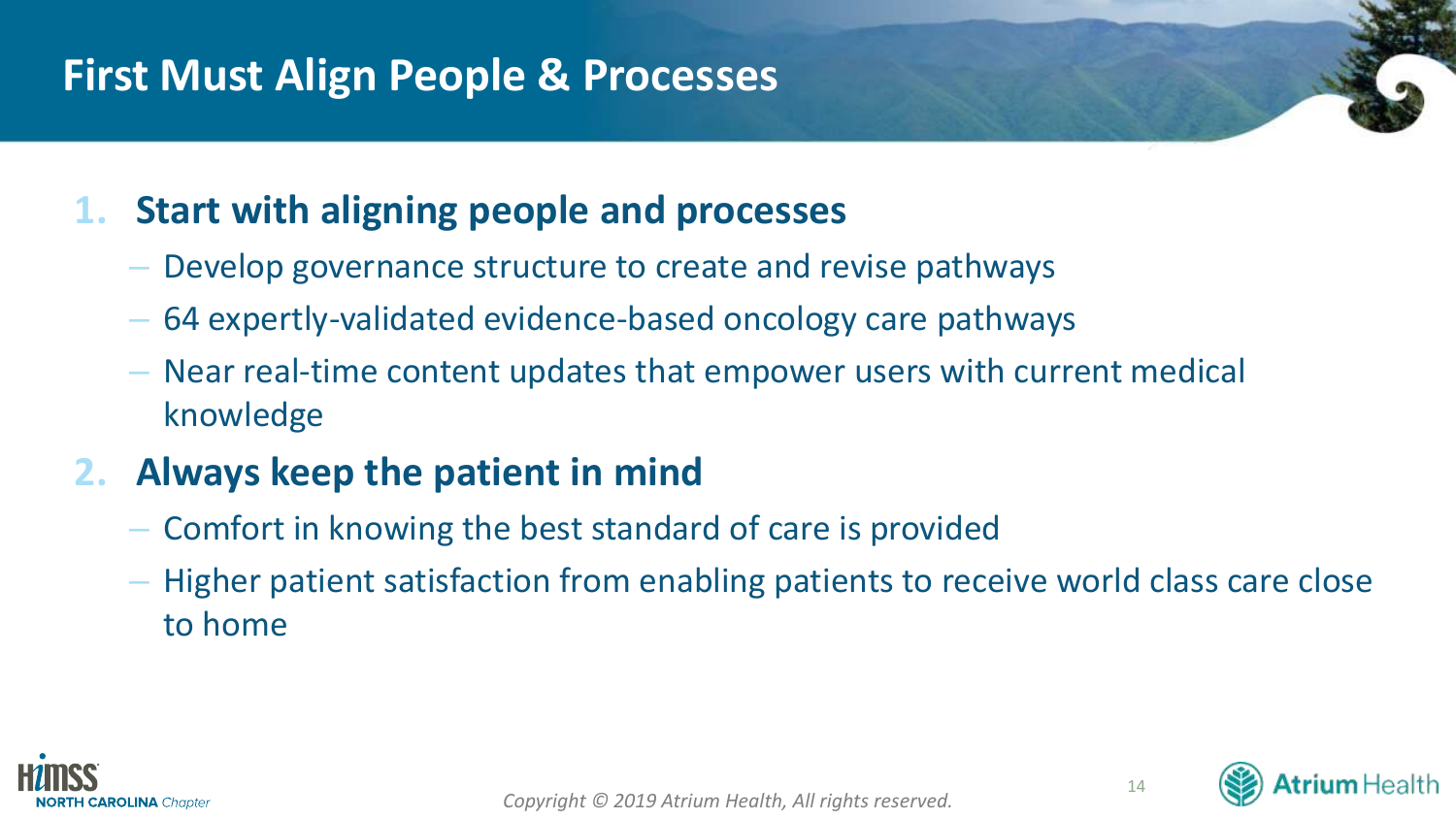#### **How EAPathwaysTM Works**





*Copyright © 2019 Atrium Health, All rights reserved.* 



**Atrium** Health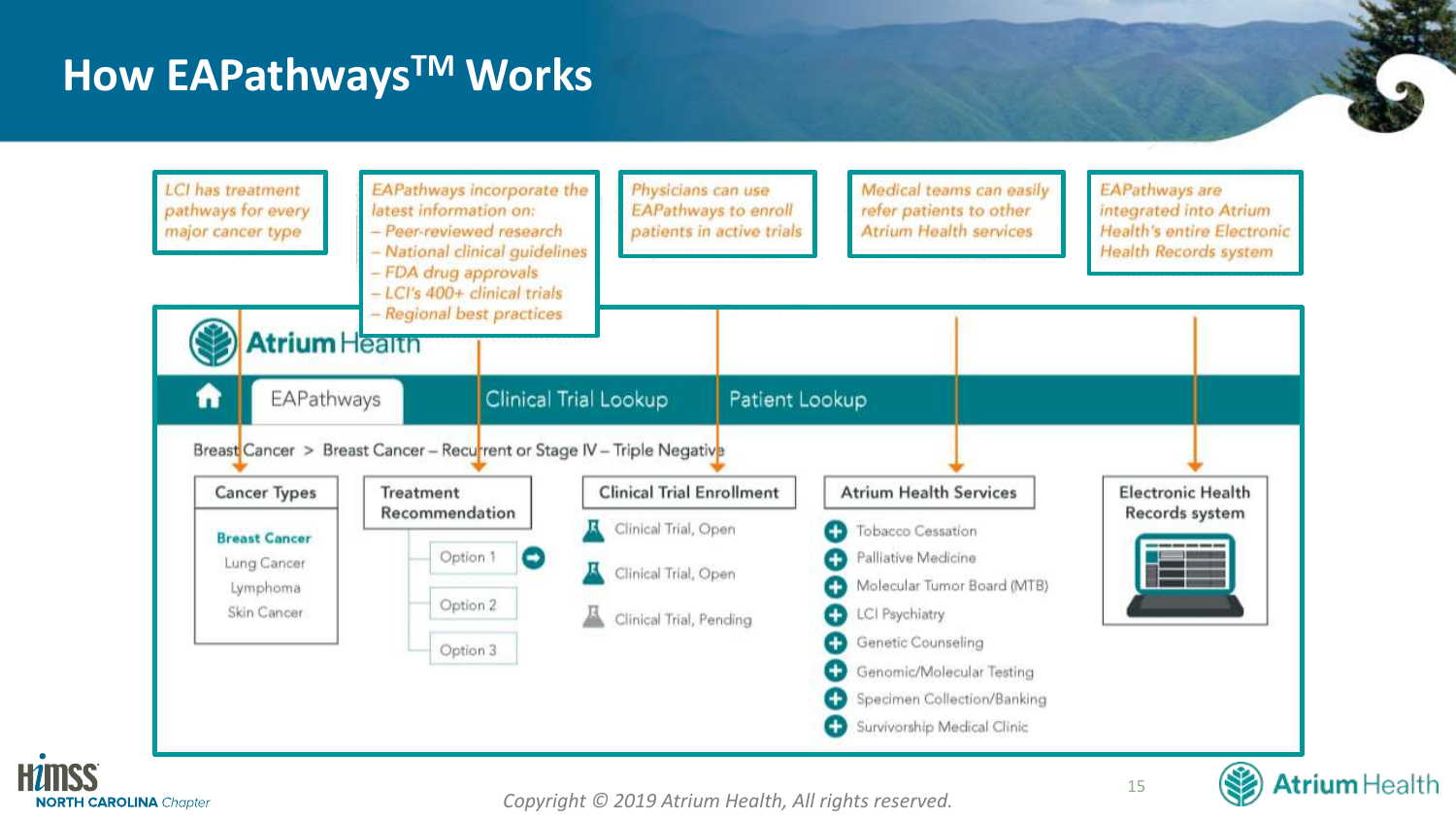#### **Automate & Integrate to Fit Into Workflow**

#### **3. Focus on fitting into the clinical workflow**

- Access to updated references, standardized content and other supporting documentation at the point of care
- Improved communication between practicing providers, various programs and coordinators
- Reporting to highlight clinical trial requests

#### **4. Find ways to automate and integrate with EMR**

- Built clinical trial lookup and "One Click" enrollment to auto-generate key documents needed to enroll patients in clinical trials (informed consent, educational material and fax cover sheets)
- Integration into Cerner via FHIR and into Microsoft Office suite (e.g. SharePoint)





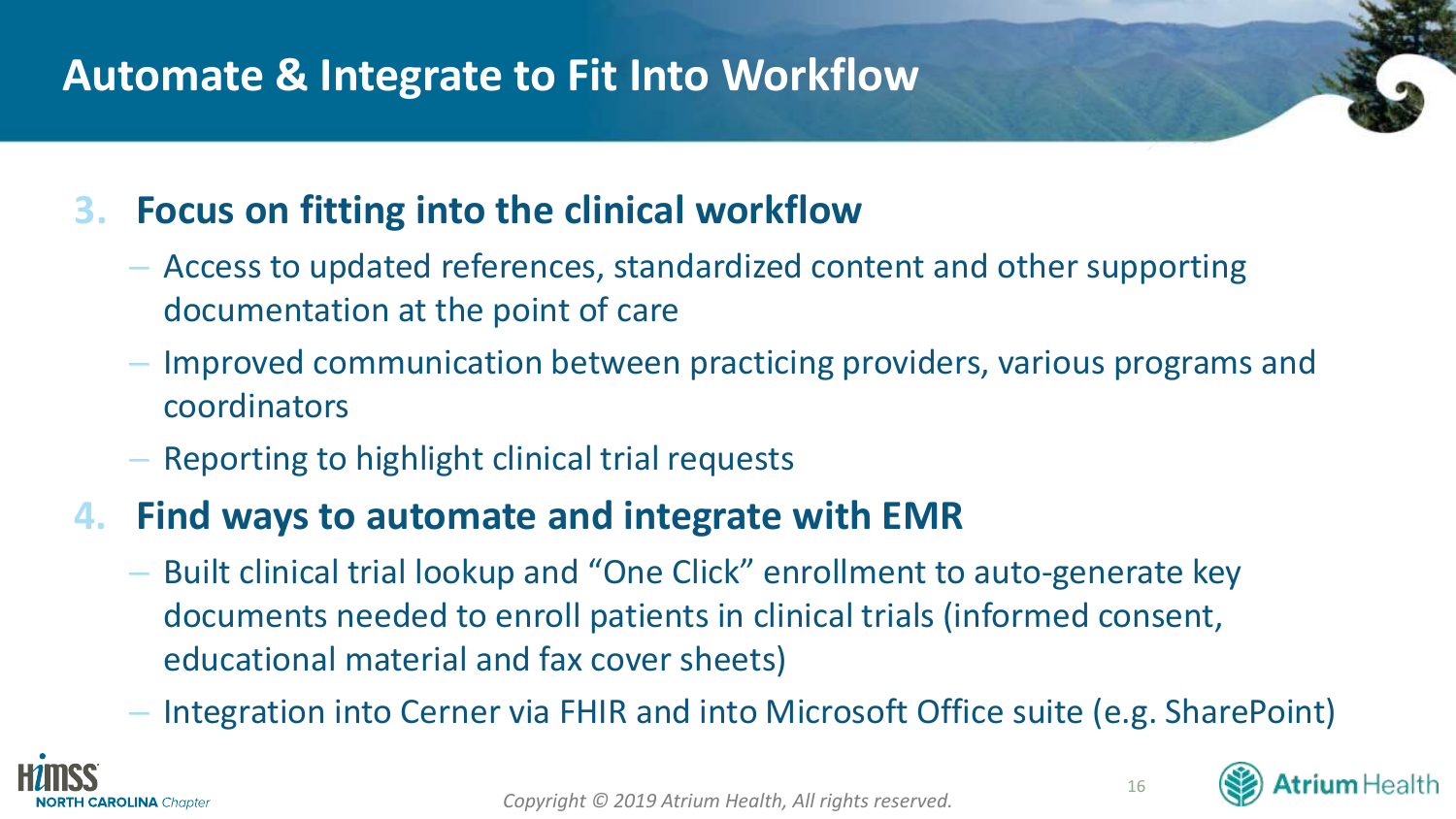### **Integration of EAPathwaysTM in 2016**



To help accelerate an open community of healthcare innovation,<br>EHR giant Cerner has launched the Cerner Open Day Launched EHR giant Cerner has launched the Cerner Open Developer<br>EHR giant Cerner has launched the Cerner Open Developer<br>Experience (code) to enhance collaboration with dividend Experience (*code*) to enhance collaboration per Developer<br>client developers on *SMART*® on *FHIR*® applications and digital experience during the digital experience during applications.  $\frac{L}{L}$  appearing (*code*) to enhance collaboration with third-party and<br>client developers on *SMART*® on *FHIR*® applications. *code* is a<br>communications and digital experience designed to meet market expectations. *code\_is a*<br>communications, robust API documentation. *nrovide* also defined guidelines and communications, robust API documentation, provide clearly<br>defined guidelines and access to tools that enable indefined guidelines and access to tools that enable innovative app<br>development.

- **EAPathways<sup>™</sup> registered as SMART** App with Cerner
- Launches within Cerner environment
- FHIR calls retrieve current patient information
- Patient information prefilled throughout for enrollments or inquiries
- Integration with Active Directory and SharePoint/Office 365



delivered."

compliant EHR systems.

president, medical lines<br>provide clinicians access to 'phiggs

provide clinicians accessigned to exp

(FHR)



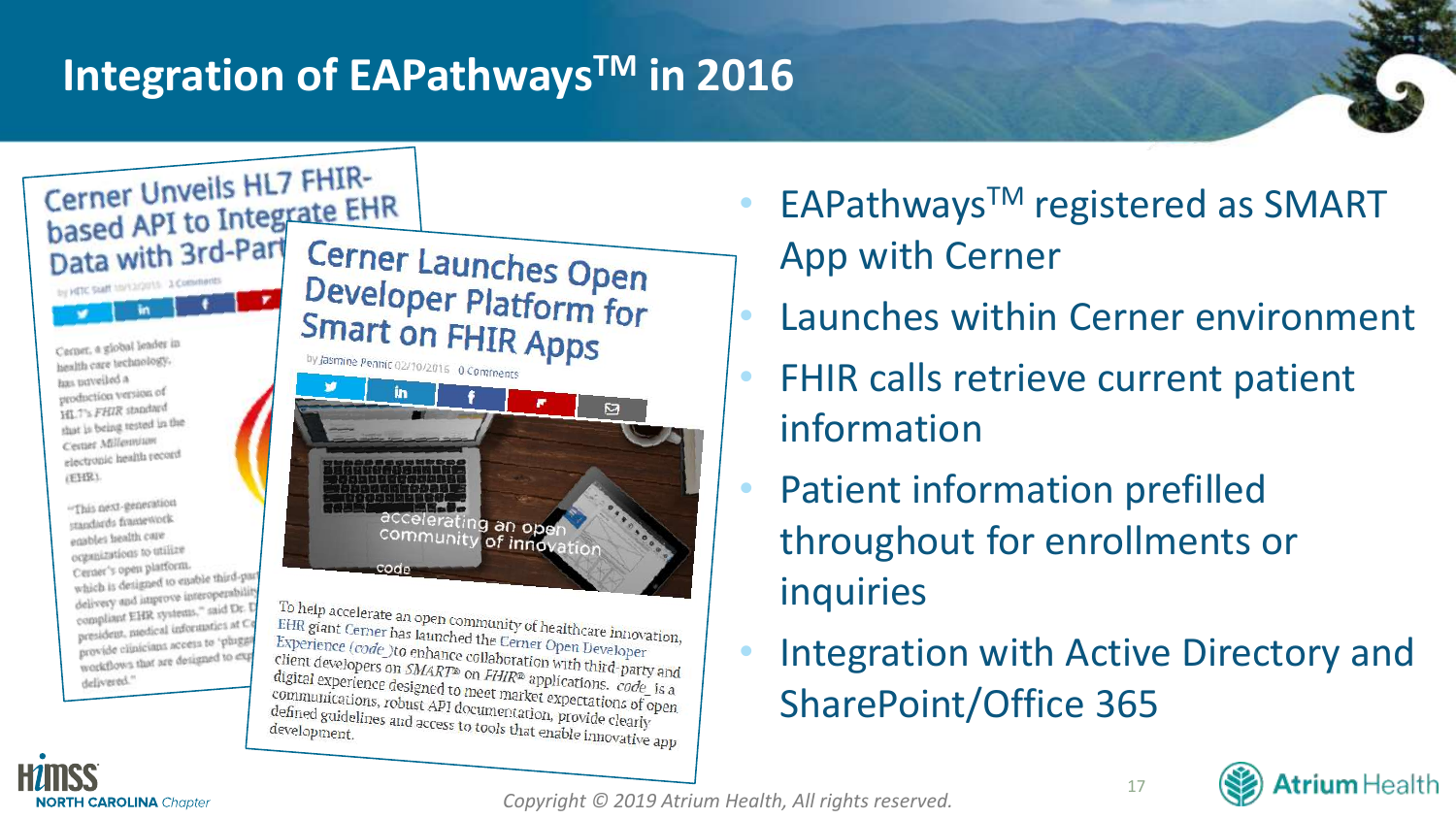#### **Lessons Learned from Integration**

#### • **Establish Governance**

- Governance managed via internal HIT Committees
- Instill process for maintaining single source of truth

#### • **"Perfect is the Enemy of Good"**

- Launched via Table of Contents
- Not ideal but was only option available at that time with Cerner

#### **Integrating Technology into Provider Workflow**

- Minimize clicks
- Streamline navigation with pre-filled values



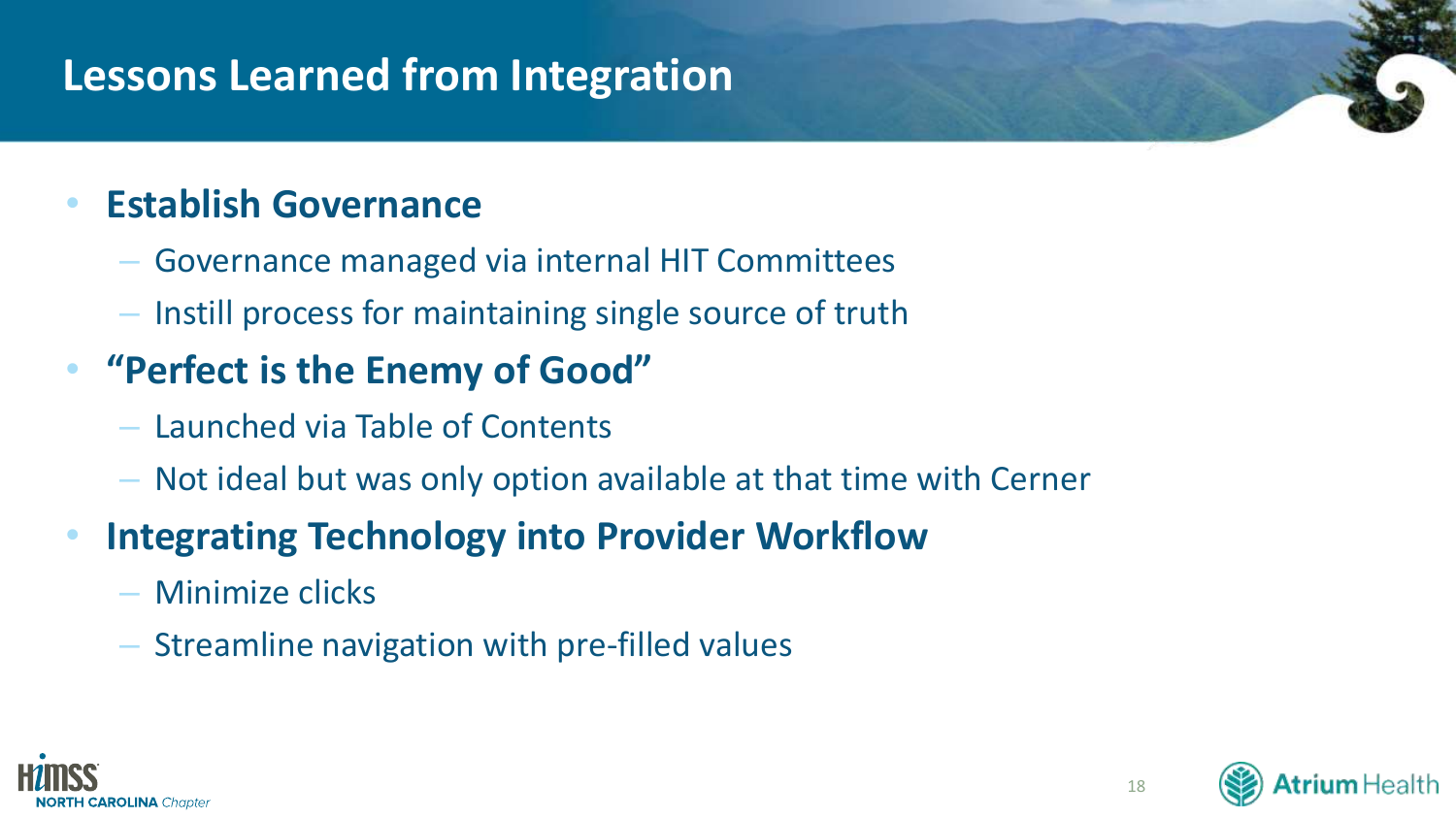# **Results from EAPathwaysTM at Levine Cancer Institute**

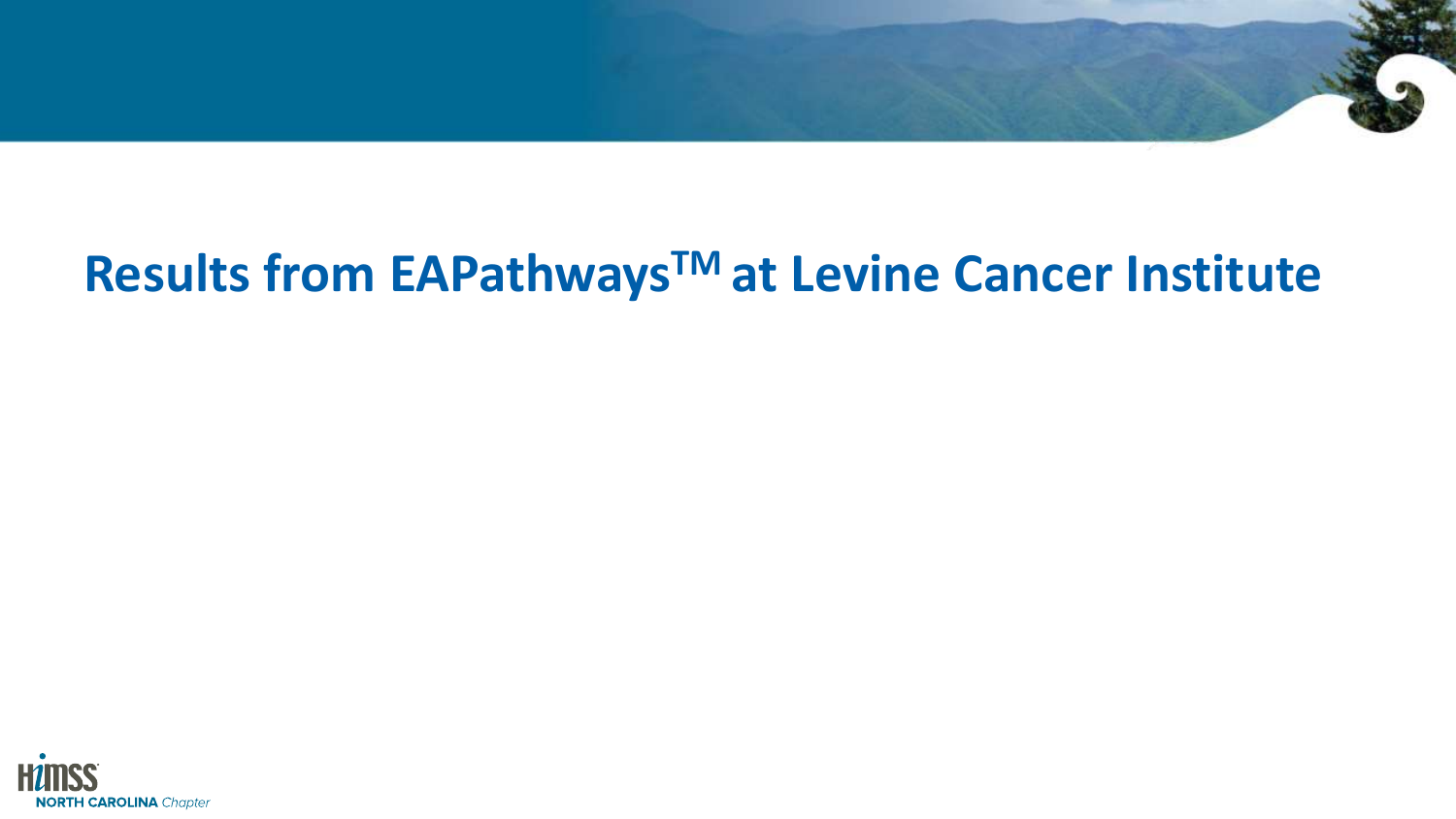#### **Case Study: Enrollment on TAPUR Study with EAPathwaysTM**

# **ASCO TAPUR**

Targeted Agent and Profiling Utilization Registry Study

- Pragmatic phase 2 study with FDA-approved, targeted agents
- 60-70% match rates
- Incorporates general and drug-specific eligibility criteria
- Adopted ASCO-Friends Eligibility Criteria



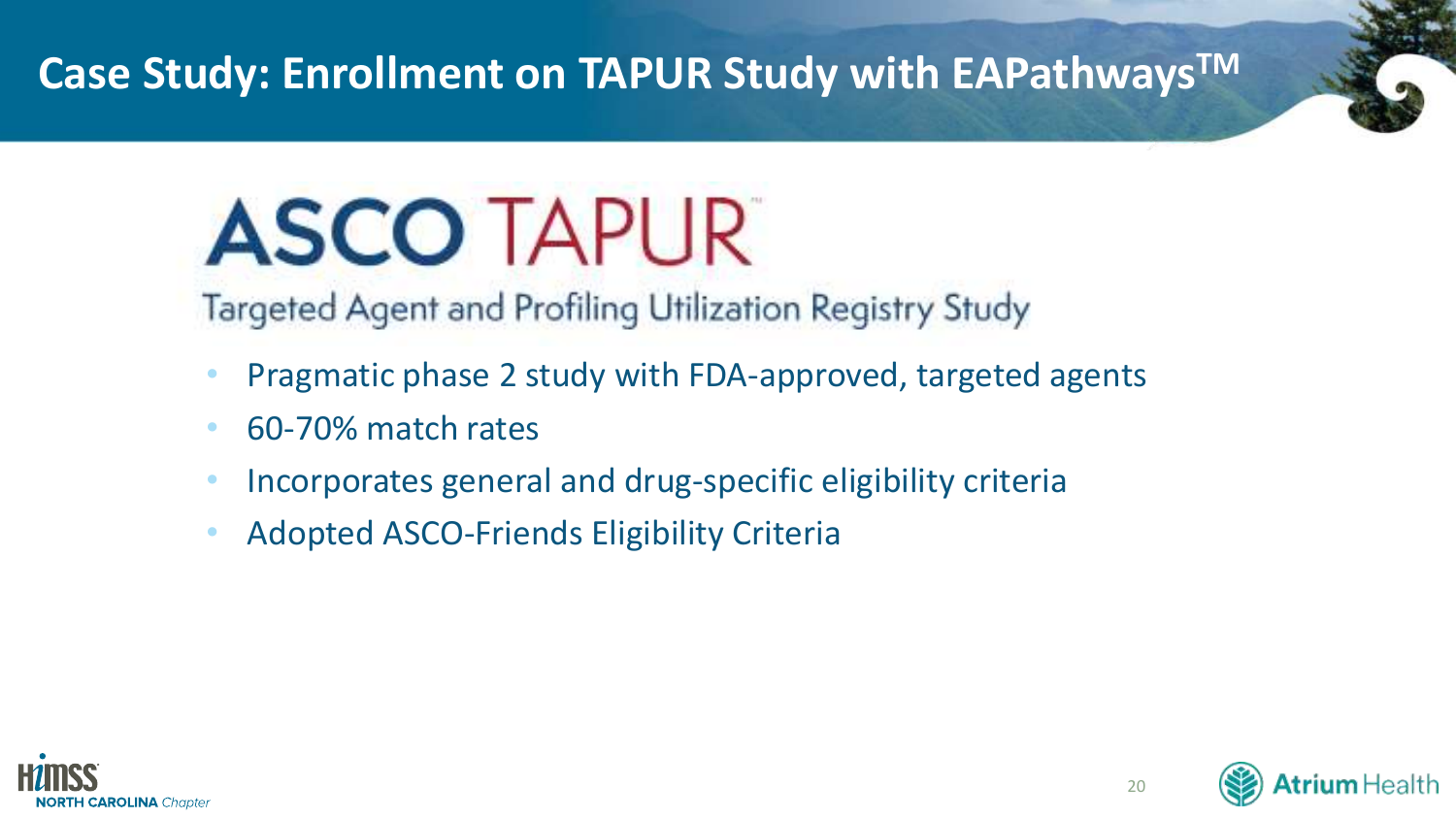#### **Result: TAPUR Enrollment Across LCI Regional Network**

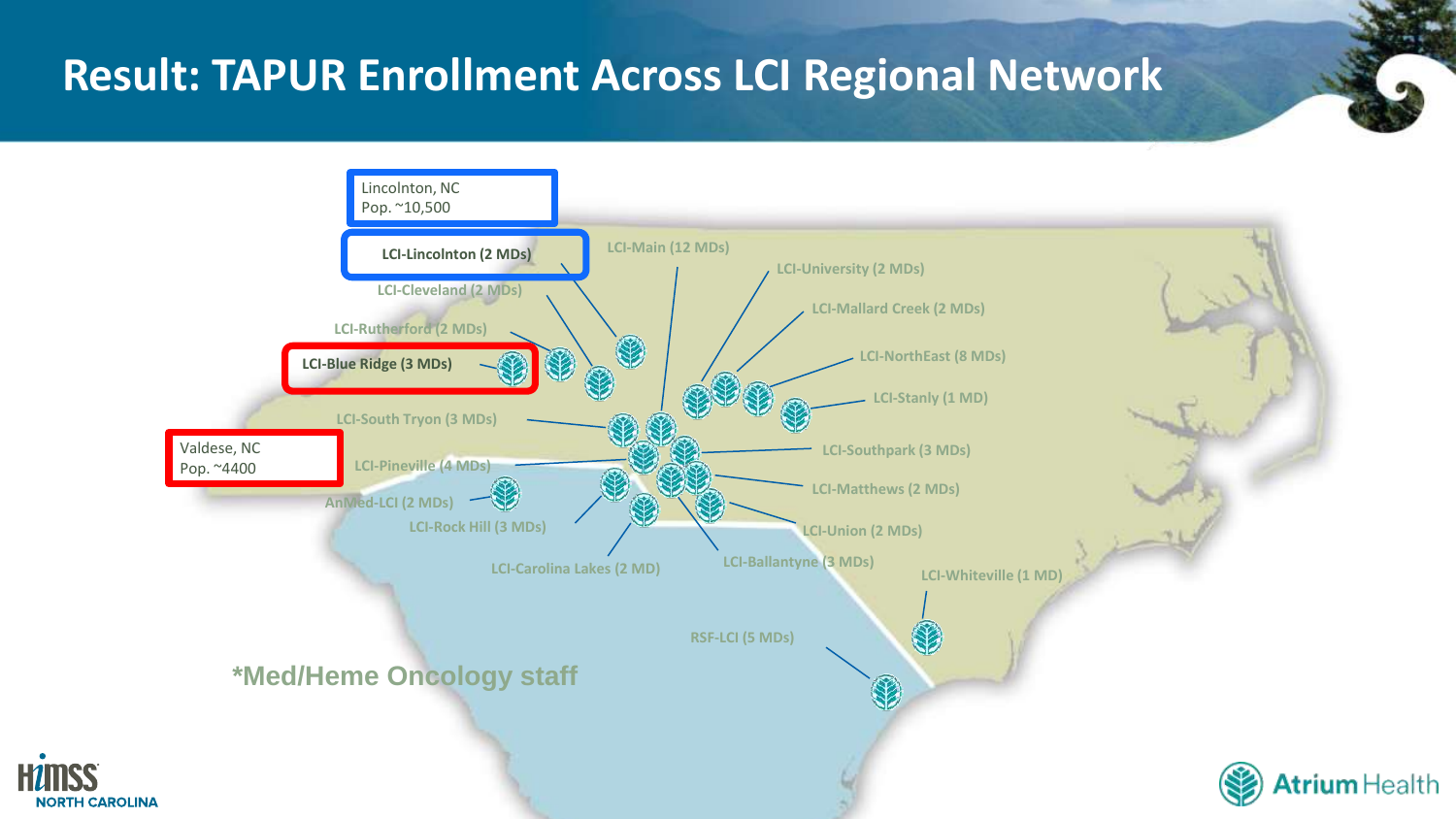# **EAPathwaysTM Engagement**



#### Since launching in May 2015, EAPathways™ has over:

- 200 unique users
- 30K engagements

**NORTH CAROLINA** Chapter

• 7K treatment regimen enrollments and 2K regimen "opt-outs"

*Copyright © 2019 Atrium Health, All rights reserved.* 

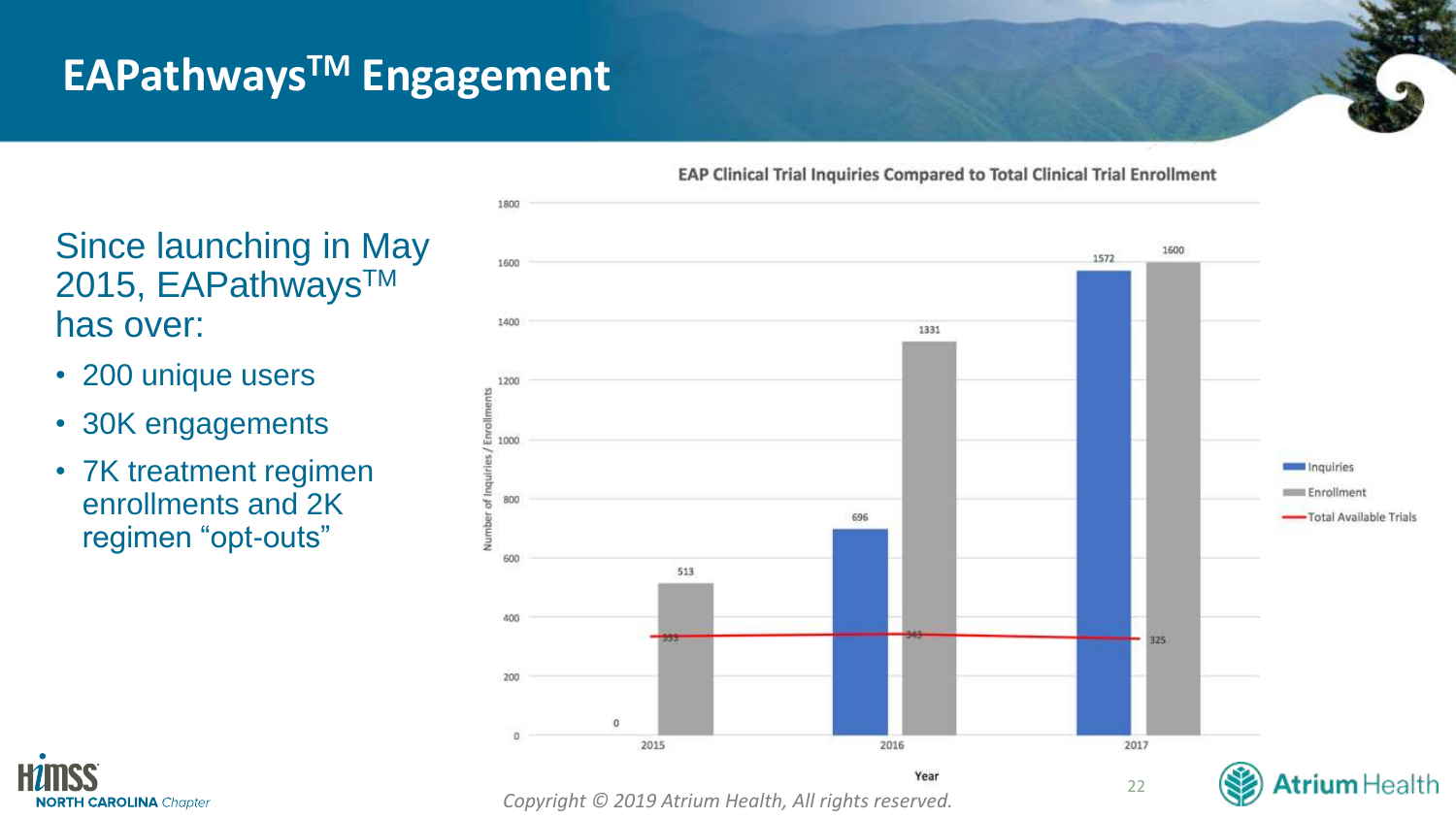

**Patients feel confident** that they are getting the best care. In my experience at my practices, they feel comfortable that we are giving them the same treatment as they would receive in Charlotte.

This tool is wonderful and very valuable. **I rely on [EAPathwaysTM] to remain "up-to-date"** for my daily work.

You can get to the EAPathways<sup>™</sup> easily and print documents and information for your clinic and patients that were not so readily available before. The order sets that are attached are extremely helpful.

**In a few clicks, you can gain access** to all of the flow diagrams, chemo documents, and patient teaching information you need.

There is no question that the **EAPathwaysTM saves us time**.





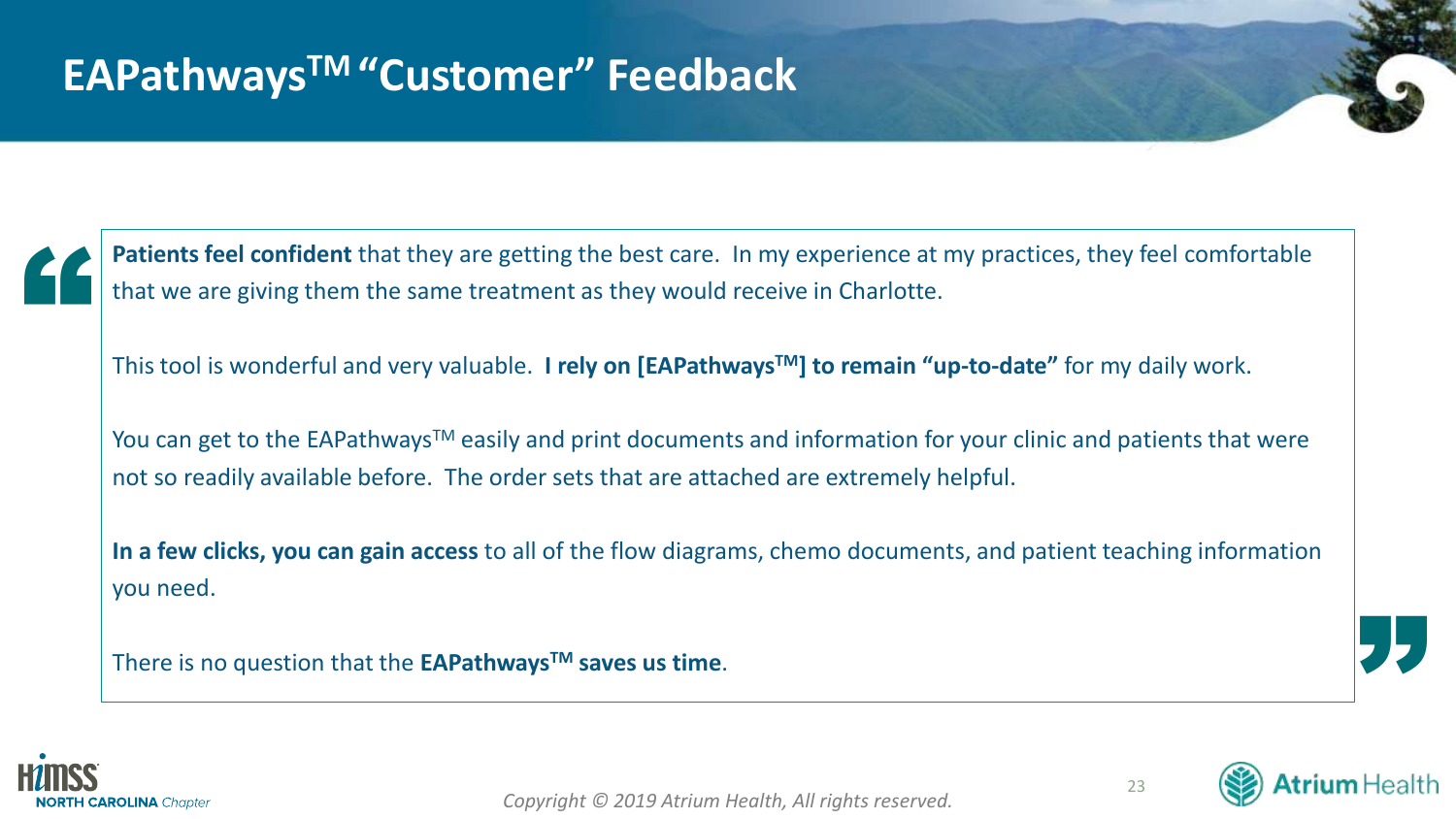

- Evidence-based care pathways are essential to delivering standardized oncology care, especially in geographically disperse systems.
- Focus on people, processes and governance before implementing technology.
- Automation of routine administrative tasks and integration with existing infrastructure is key to long-term engagement. EMR integration isn't perfect right away – it's more important to get started and iterate.